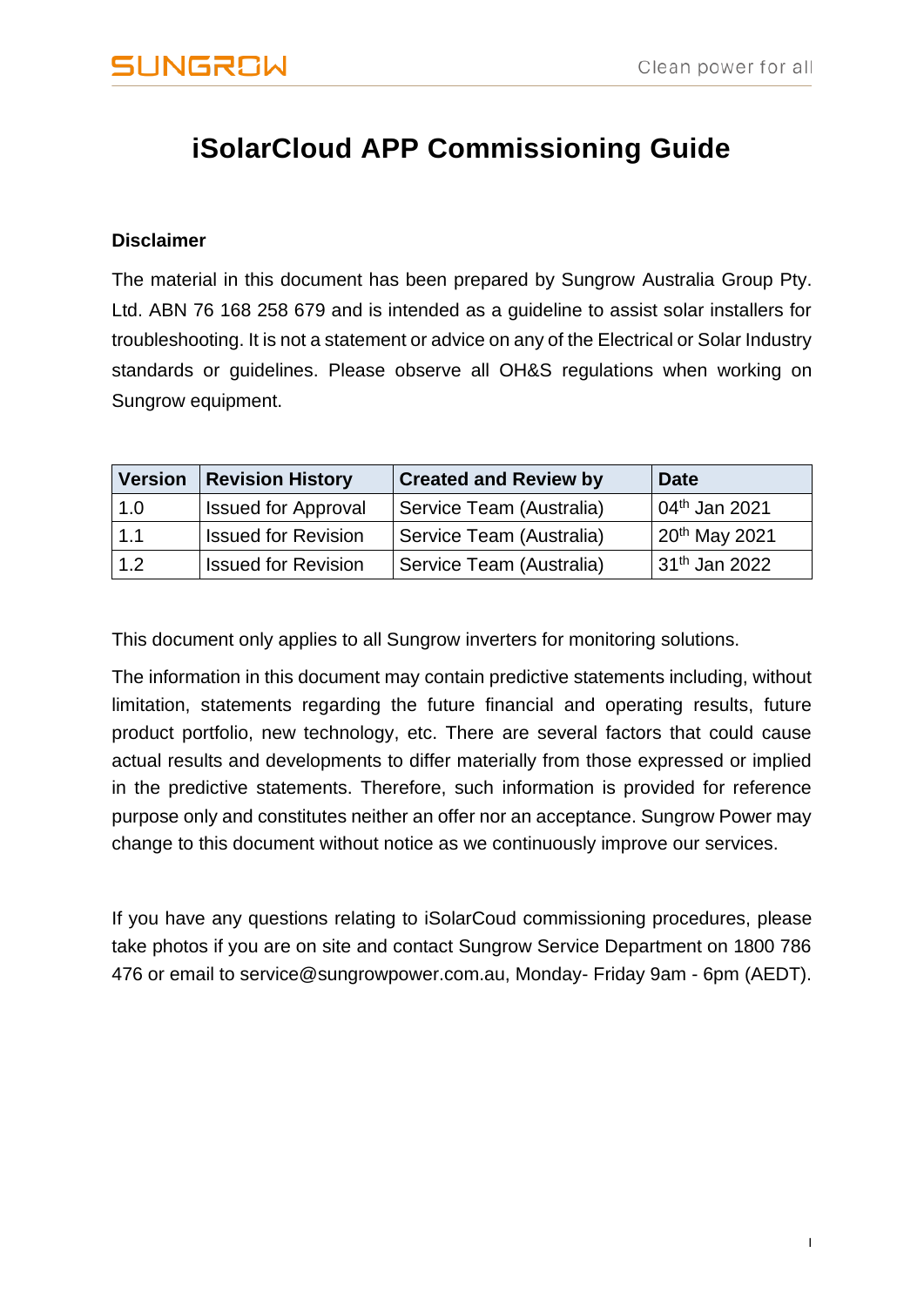#### **Contents**

| 3.2 The Organization Code for Distributor/ Installer Account 5 |  |
|----------------------------------------------------------------|--|
|                                                                |  |
|                                                                |  |
|                                                                |  |
|                                                                |  |
|                                                                |  |
|                                                                |  |
|                                                                |  |
|                                                                |  |
|                                                                |  |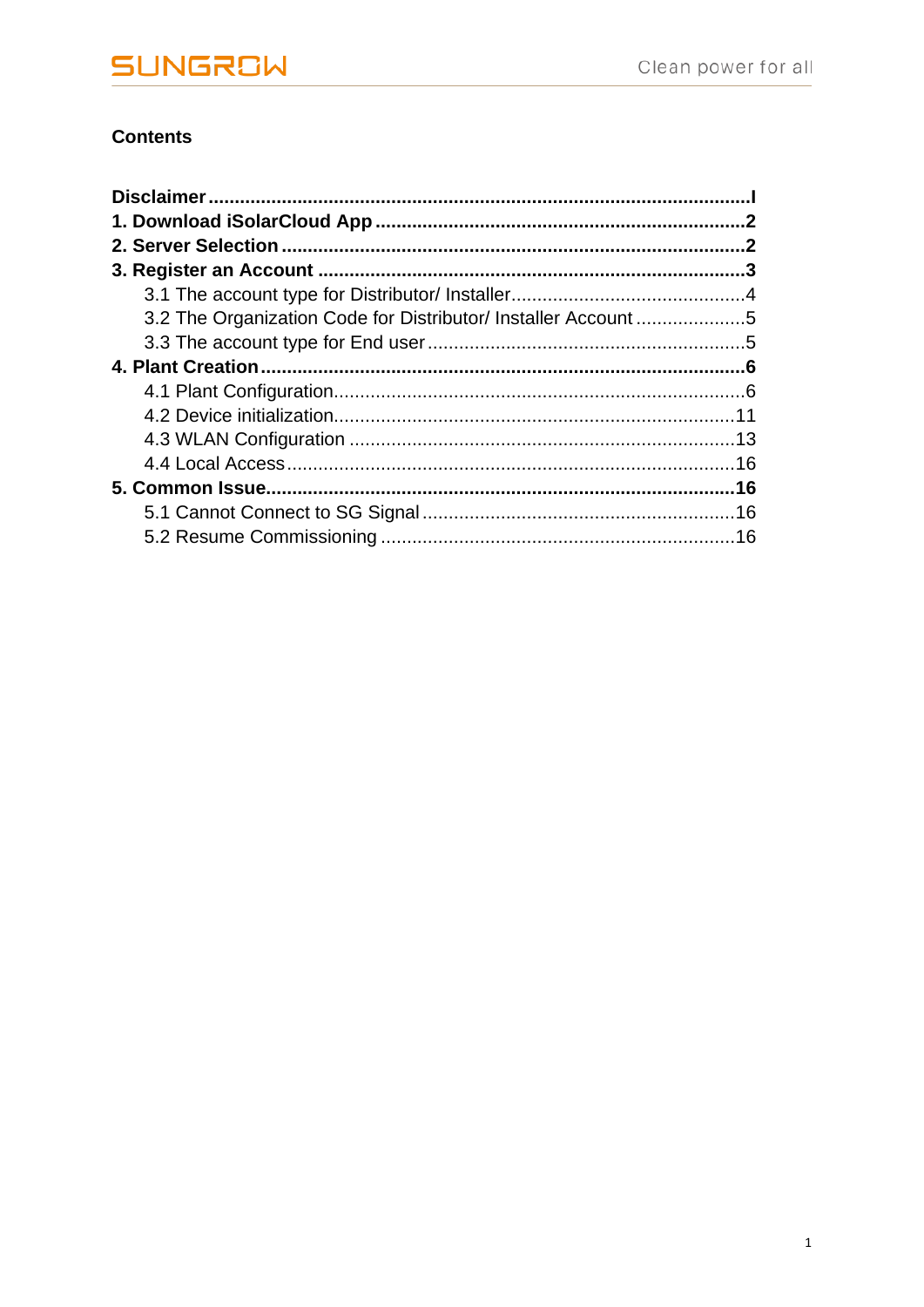### 1. **Download iSolarCloud App**

Search iSolarCloud in the App Store or Google Play Store or scan the QR code below to download and install iSolarCloud on the mobile.



### 2. **Server Selection**

On opening iSolarCloud, a prompt will appear to switch servers. Click on "Switch" and then select Australian Server. This will update the app server and automatically go back to the login page.

| 2:39     |                                             | $m \approx 10$ |
|----------|---------------------------------------------|----------------|
|          | Login                                       | €<br>$\cdots$  |
|          |                                             |                |
| Account  |                                             |                |
| Password |                                             | $\circ$        |
|          | <b>LOGIN</b>                                |                |
|          |                                             |                |
|          | <b>Forgot Password</b>                      |                |
|          | The current service address<br>accessed is: |                |
|          | <b>Chinese Server</b>                       |                |
|          | <b>CONFIRM</b>                              | <b>SWITCH</b>  |
|          |                                             |                |
|          |                                             |                |
|          |                                             |                |
|          |                                             |                |
|          | Others                                      |                |
|          | <b>URIS</b><br>Local Access                 |                |
|          |                                             |                |

This can also be checked and changed by clicking "Select Server" under settings.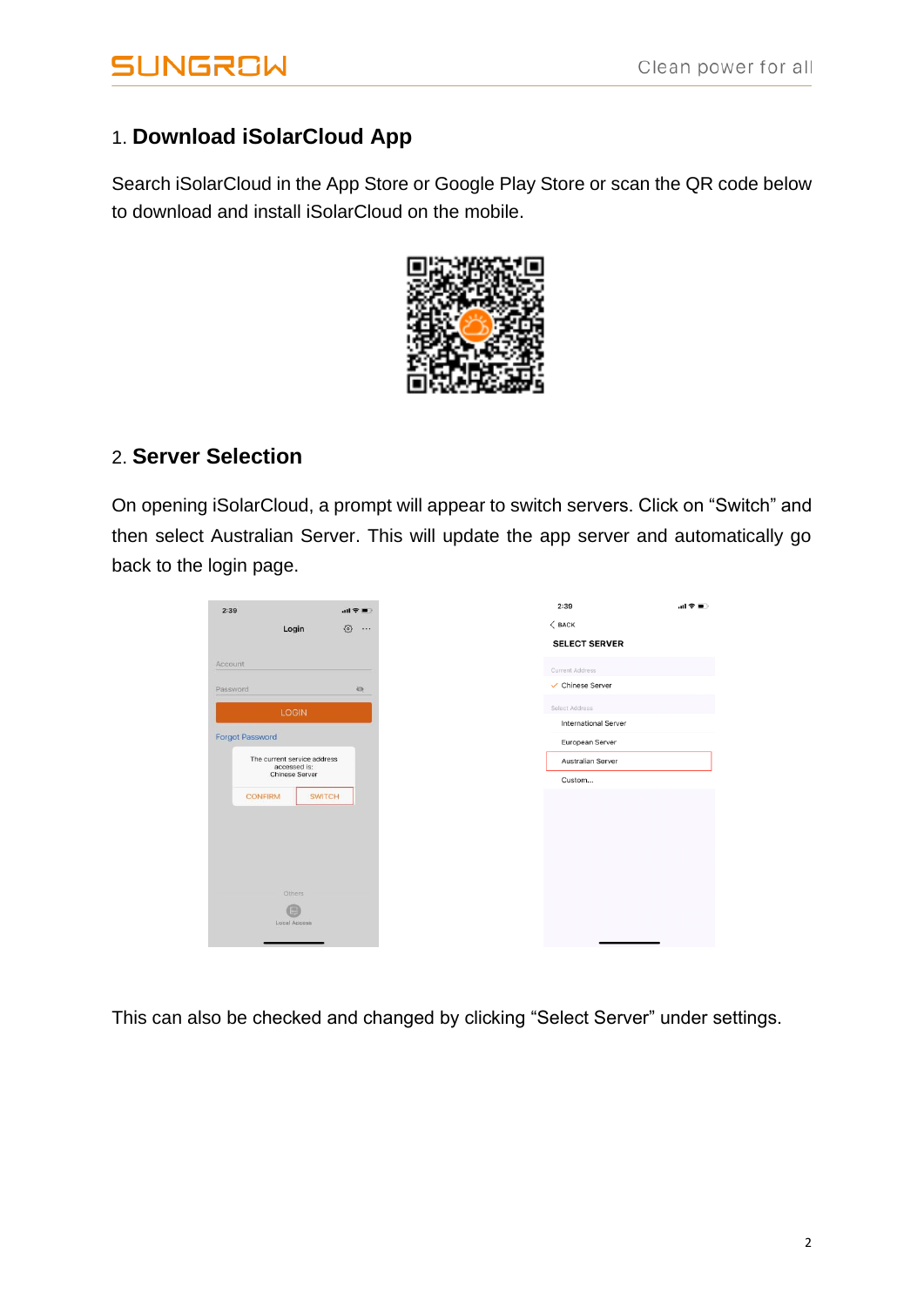| 4:40                   | Login                     | $nH$ 4G $\blacksquare$<br> | 4:40<br>$<$ BACK     | $n$ H 4G $n$ |
|------------------------|---------------------------|----------------------------|----------------------|--------------|
|                        |                           |                            | <b>SELECT SERVER</b> |              |
| Account                |                           |                            | Current Address      |              |
| Password               |                           | $\circ$                    | ✓ Australian Server  |              |
|                        | <b>LOGIN</b>              |                            | Select Address       |              |
|                        |                           |                            | Chinese Server       |              |
|                        | <b>REGISTER</b>           |                            | International Server |              |
| <b>Forgot Password</b> |                           |                            | European Server      |              |
|                        |                           |                            | Custom               |              |
|                        |                           |                            |                      |              |
|                        |                           |                            |                      |              |
|                        |                           |                            |                      |              |
|                        | Select Server             |                            |                      |              |
|                        | <b>WLAN Configuration</b> |                            |                      |              |
|                        | Language                  |                            |                      |              |
|                        | Cancel                    |                            |                      |              |
|                        |                           |                            |                      |              |

#### 3. **Register an Account**

Click REGISTER to create a new account. Then, a user registration page will be shown on the screen where the server and account type can be selected.

| 2:44                                                                                                          |  |
|---------------------------------------------------------------------------------------------------------------|--|
| $\epsilon$ BACK                                                                                               |  |
| <b>USER REGISTRATION</b>                                                                                      |  |
| <b>Account Type</b>                                                                                           |  |
| Australian Server                                                                                             |  |
| Please select the relevant server for your area; if not<br>available, please select the international station |  |
| Distributor/Installer                                                                                         |  |
| Distributor/Installer is the person who install or/and<br>manage the plant, and supply service to end user    |  |
| <b>End User</b>                                                                                               |  |
| End User is the person who will own or has owned<br>one inverter or more                                      |  |
|                                                                                                               |  |
|                                                                                                               |  |
|                                                                                                               |  |
|                                                                                                               |  |

Select the Australian server and choose the relevant account type to register an account.

#### **3.1 The account type for Distributor/ Installer**

The installer or retailer can select the account type for Distributor/ Installer. Put in the email address and send verification code. Finish the blanks as required, tick Accept Privacy Policy and click Register. After that, a reminder for successful registration will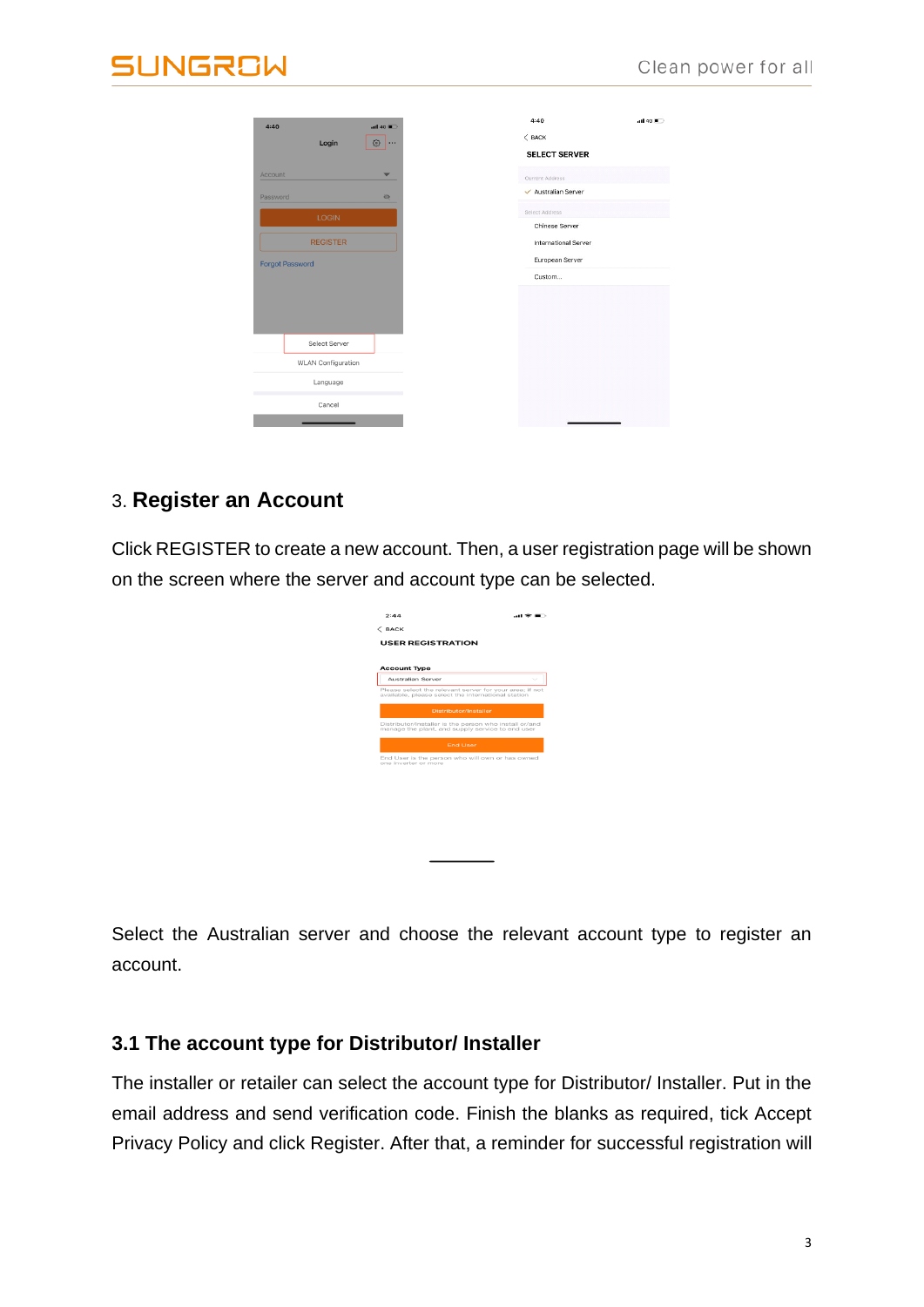show up and click Proceed to Log in. From the log-in page, put in the email address and the password set previously to log in the account.

| 4:00                                      | $-$ 146 $-$                                   |   | 5:00                           | $-$ 40 $-$ | 4:00                   |                 | $-$ 1 4 6 $-$            |  |
|-------------------------------------------|-----------------------------------------------|---|--------------------------------|------------|------------------------|-----------------|--------------------------|--|
| $<$ BACK                                  |                                               |   | $<$ BACK                       |            |                        | Login           | €<br>$\cdots$            |  |
| <b>DISTRIBUTOR/INSTALLER</b>              |                                               |   | <b>END USER</b>                |            | Account                |                 | ▼                        |  |
| <b>Contract Contract Contract</b>         | @gmail.com $\vee$ $\rightarrow$               |   | Registration Successful        |            | Password               |                 | ø                        |  |
| 841606                                    | $\circledcirc$ Help<br>Send Verification Code |   |                                |            |                        | <b>LOGIN</b>    |                          |  |
|                                           |                                               |   | <b>Registration Successful</b> |            |                        | <b>REGISTER</b> |                          |  |
|                                           |                                               |   | Proceed to Login               |            | <b>Forgot Password</b> |                 |                          |  |
| Australia                                 |                                               | ٠ |                                |            |                        |                 |                          |  |
| (UTC+10:00) Canberra, Melbourne, Sydney   | $\checkmark$                                  | ٠ |                                |            |                        |                 |                          |  |
| 12345678910                               |                                               |   |                                |            |                        |                 |                          |  |
| Company XYZ                               |                                               |   |                                |            |                        |                 |                          |  |
| Code of Upper Level Installer/Distributor |                                               | C |                                |            |                        |                 |                          |  |
| Accept Privacy Policy                     |                                               |   |                                |            |                        | Others          |                          |  |
|                                           | Register                                      |   |                                |            | - 69<br>Visitor Login  |                 | $\equiv$<br>Local Access |  |

#### **3.2 The Organization Code for Distributor/ Installer Account**

After logging in as an installer account, click **More** at the bottom. Then click **Profile**, and **Organization Code** could be found under organization information. This code is for the installer / retailer to better manage the plants. By adding this code under the customer account, the installer/ retailer can also get the customer's plant shown in the installer's account. Alternatively, this code can be used to share it with a lower-level account to gain access to all their plants. By clicking the plant, the installer can access the customer's account to check the working status of the inverter.

| ull Optus 후                                 | 11:42 am | $@14\%11$         | ull Optus 후                 | 11:42 am                  | $@14\%11$              | ull Optus 후 | $11:42$ am                                       | $@14\%14$               |
|---------------------------------------------|----------|-------------------|-----------------------------|---------------------------|------------------------|-------------|--------------------------------------------------|-------------------------|
| $\langle$ BACK                              |          |                   |                             | <b>MORE</b>               |                        |             | <b>SUNGROW</b>                                   | $\alpha$<br>$\bigoplus$ |
| <b>PROFILE</b>                              |          |                   | Not Set<br>hzti018s         |                           | ŋ                      |             |                                                  |                         |
| <b>Basic Information</b><br>Not Set         |          | ∞                 | Ω<br>Profile                |                           | To Be Completed >      |             |                                                  |                         |
| User ID:hzti018s<br>Distributor/Installer   |          |                   | <b>A</b> WLAN Configuration |                           |                        |             |                                                  |                         |
| Australia                                   |          | GMT+11 Magadan    | Е<br>Local Access           |                           |                        |             |                                                  |                         |
| <b>Organization Information</b>             |          |                   | Ō<br>Live Data              |                           | NEW                    |             |                                                  |                         |
| org-hzti018s<br>Organization Code: AUSKDYME |          | $\odot$<br>$\Box$ | Message Center<br>Ω         |                           |                        |             | No plant available. Please create a plant first. |                         |
| recogmail.com<br>u.                         |          |                   | My Service Provider<br>⊝    |                           |                        |             |                                                  |                         |
|                                             |          |                   | ? FAQs                      |                           |                        |             |                                                  |                         |
|                                             |          |                   | Feedback                    |                           | <b>BETA</b>            |             |                                                  |                         |
|                                             |          |                   | Settings                    |                           |                        |             |                                                  |                         |
|                                             |          |                   |                             |                           |                        |             |                                                  |                         |
|                                             |          | $\mathscr{L}$     | 佡<br>Home                   | $\bigtriangleup$<br>Fault | <b>CONTROL</b><br>More | A<br>Home   | △<br>Fault                                       | RIEWS<br>More           |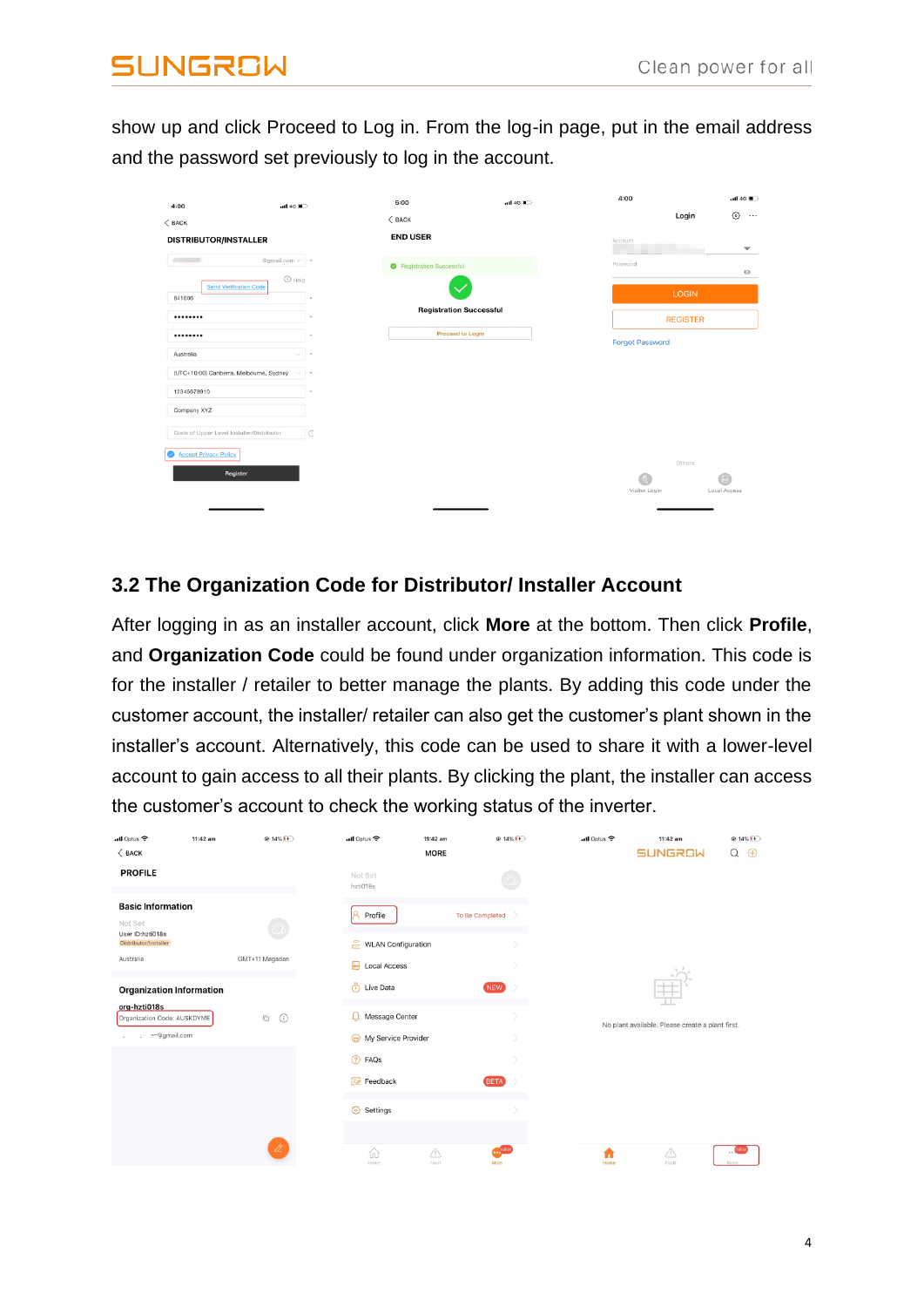$\odot$ 

 $\begin{array}{c} \bullet \\ \bullet \end{array}$ 

#### **3.3 The account type for End user**

The owner of the inverter normally chooses the End User option. After filling the email, a verification code can be requested, and the other relevant details can be entered. Compared to the Distributor/ Installer Account, the End User account does not have organization code.

| 3:59<br>$-$ ull 46<br>$<$ BACK<br><b>END USER</b>                                                                                                                                                                                                                                                                                                                                                                                                                                                                                                                                                                                                                   | all Optus 4G<br>4:13 pm<br>$<$ BACK<br><b>PROFILE</b>                         | $@39\%$        | @39%<br>.tll Optus 4G<br>4:13 pm<br>< BACK<br><b>USER REGISTRATION</b>        |
|---------------------------------------------------------------------------------------------------------------------------------------------------------------------------------------------------------------------------------------------------------------------------------------------------------------------------------------------------------------------------------------------------------------------------------------------------------------------------------------------------------------------------------------------------------------------------------------------------------------------------------------------------------------------|-------------------------------------------------------------------------------|----------------|-------------------------------------------------------------------------------|
| @gmail.com $\vee$ *<br><b>CONTRACTOR</b><br>$\textcircled{\scriptsize{1}}$ Help<br><b>Send Verification Code</b><br>841606<br><br><br>Australia<br>$\checkmark$<br>(UTC+10:00) Canberra, Melbourne, Sydney<br>$\sim$ $\sim$<br><b>Accept Privacy Policy</b><br>ø<br>Register                                                                                                                                                                                                                                                                                                                                                                                        | <b>Basic Information</b><br>Not Set<br>User ID:hkc9iqc9<br>Owner<br>Australia | GMT+11 Magadan | Registration Successful<br><b>Registration Successful</b><br>Proceed to Login |
| $4:13$ pm<br>Il Optus 4G<br>$Q$ 39% $+$<br>谷 …<br>Login<br>Acc<br>yan<br><b>Privacy Policy</b><br><b>iSolarCloud</b><br>Pas<br>Sungrow Power Supply Co., Ltd. (also<br>referred to as "Sungrow"; "we", "us"<br>or "our") attaches great importance to<br>your privacy.<br>Therefore, we have worked out a<br>privacy policy that covers how we<br>For<br>process your personal data as the<br>data controller when you use our<br>iSolarCloud service via the website<br>www.isolarcloud.com(the "website")<br>or via the iSolarCloud App (the "App";<br>the website and the App together<br>referred to as "iSolarCloud"). This<br><b>AGREE</b><br><b>DISAGREE</b> |                                                                               |                |                                                                               |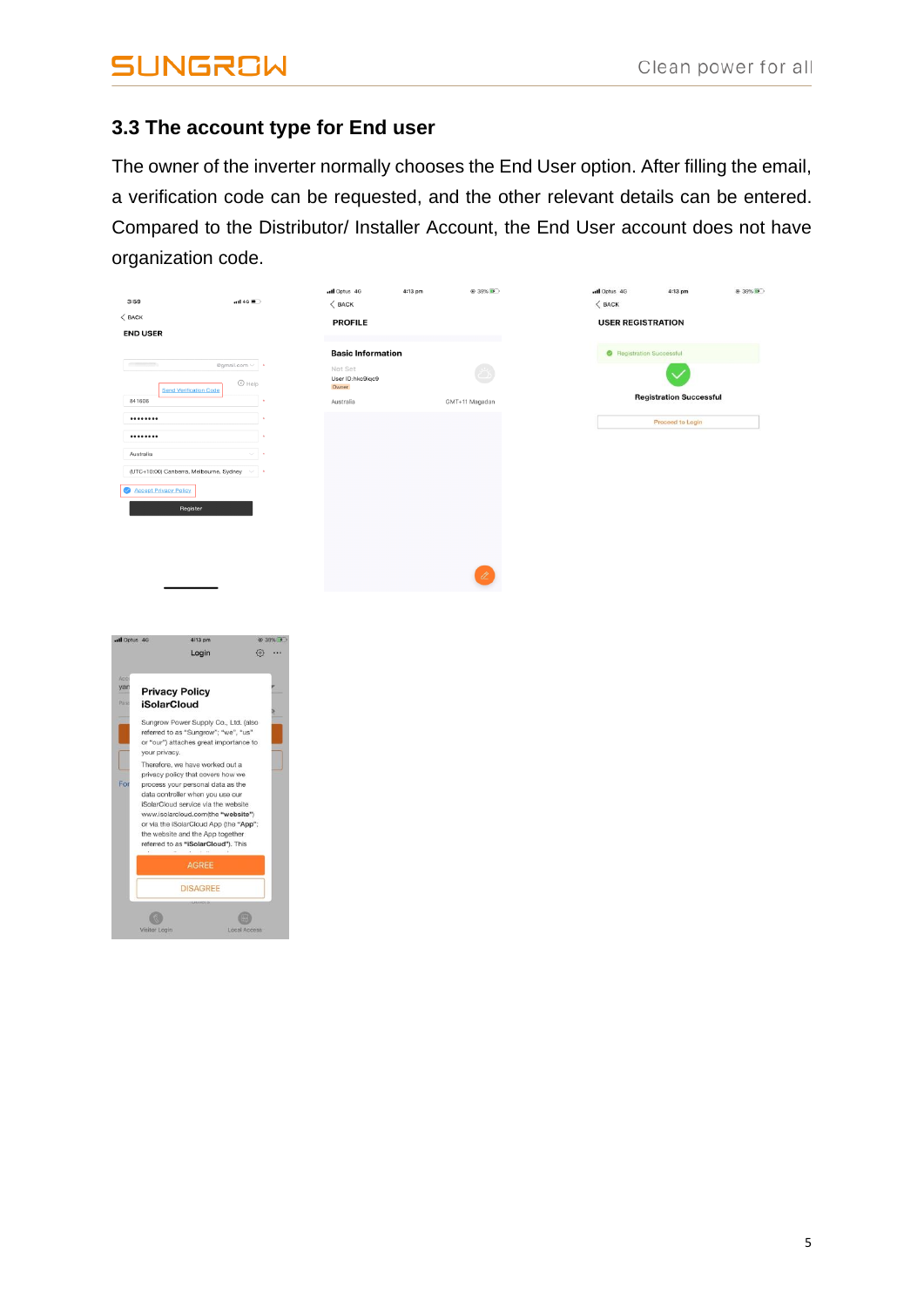#### 4. **Plant Creation**

#### **4.1 Plant Configuration**

To create a plant, open iSolarCloud, login to the account and click " $\bigoplus$ " on the top right corner. Select the relevant plant type, the inverter type and Grid connection type.

| $4:02 - 7$<br>$  $ 4G $  $                 |   | 4:02                                       | $\blacksquare$ 4G $\blacksquare$ | 4:03                                                                                    | $-14G$         |
|--------------------------------------------|---|--------------------------------------------|----------------------------------|-----------------------------------------------------------------------------------------|----------------|
| $\langle$ BACK                             |   | $<$ BACK                                   |                                  | $<$ BACK                                                                                |                |
| <b>CREATE PLANT</b><br>• Plant Name        |   | <b>CREATE PLANT</b><br>• Plant Name        |                                  | · Plant Address<br>Please Enter                                                         | $\circ$        |
| Please Enter                               |   | Home                                       |                                  | <b>NMI</b><br>Please Enter                                                              |                |
| • Plant Type<br>(i)<br>Please Select       |   | • Plant Type<br>Please Select              | $\circ$                          | · Grid-connection Type                                                                  |                |
| • Installed PV Power (kWp)<br>Please Enter |   | • Installed PV Power (kWp)<br>Please Enter |                                  | Please Select                                                                           |                |
| • Country/Region<br>Please Select          |   | • Country/Region<br>Please Select          |                                  | <b>Grid-connected Date</b><br>2022-02-03                                                |                |
| • Time Zone<br>Please Select               |   | • Time Zone<br>Please Select               |                                  | · Owner's Email Address<br>Please Enter                                                 |                |
| • Plant Address                            | 0 | • Plant Address                            | ෧                                | Enter new owner email address or existed owner.<br>email address in iSolarCloud system. |                |
| Please Enter                               |   | CANCEL                                     | <b>CONFIRM</b>                   | CANCEL                                                                                  | <b>CONFIRM</b> |
| • Grid-connection Type<br>Please Select    |   | Residential PV<br>Residential Storage      |                                  | 100% Feed-in                                                                            |                |
| Grid-connected Date<br>2022-02-03          |   | <b>Commercial PV</b>                       |                                  | Self-Consumption                                                                        |                |
| <b>NEXT</b>                                |   | Microgrid<br>Utility PV                    |                                  | Zero Export<br>Off-oriet                                                                |                |
|                                            |   |                                            |                                  |                                                                                         |                |

The Feed in Tariff can be set in CONFIGURE TARIFF

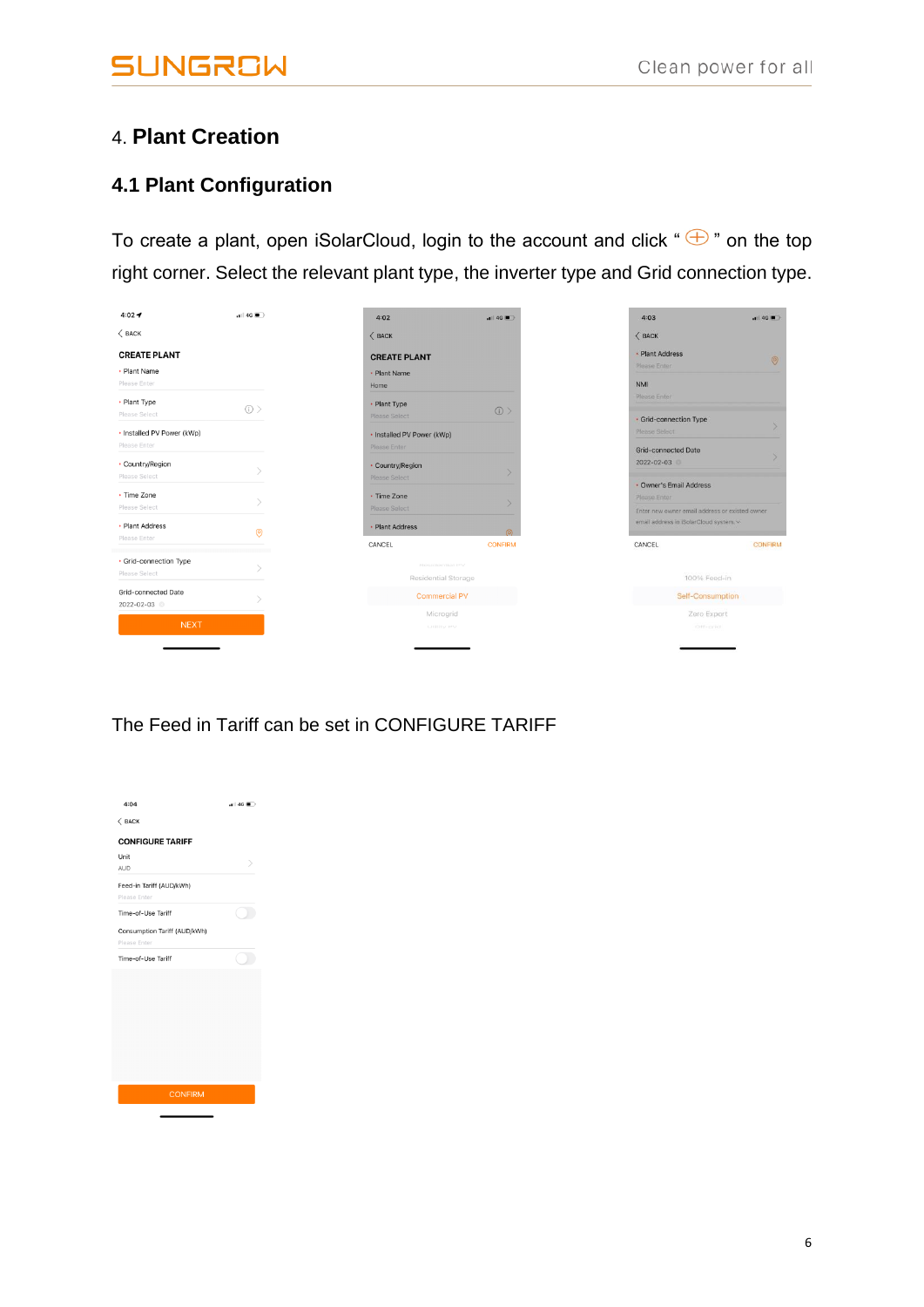Next step will be to scan the communication module connected to the inverter. Various communication modules include V312 Wi-Fi dongle, Wi-Net Dongle, EyeM4, Logger1000, etc. In this document, the steps to configure a V312 Wi-Fi dongle are shown.

Once the dongle is scanned, the app will show the device info, click continue commissioning to connect to the SG Wi-Fi signal. If the SN is input manually, select the WLAN for V312 and Ethernet for E-Net.

| ٠<br>4:07                                                                               | 4:13                                                                                                                                           | $\blacksquare$ 4G $\blacksquare$ | 4:13<br>$  460\rangle$                                                                                                    |
|-----------------------------------------------------------------------------------------|------------------------------------------------------------------------------------------------------------------------------------------------|----------------------------------|---------------------------------------------------------------------------------------------------------------------------|
| $\langle$ BACK<br>NO DEVICE AVAILABLE                                                   | $\langle$ BACK                                                                                                                                 | Q                                | $<$ BACK                                                                                                                  |
| <b>SCAN QR CODE</b>                                                                     | Home                                                                                                                                           |                                  | <b>COMMISSIONING</b>                                                                                                      |
| Scan the QR code on the communication device to<br>connect the inverter to iSolarCloud. | Overview<br><b>Device</b>                                                                                                                      | Fault                            | S/N: B2152700402                                                                                                          |
| Tap "Manually" if no QR code available.                                                 | Current: All                                                                                                                                   | $\triangledown$                  | WiFi                                                                                                                      |
| QR code not found<br><b>COM NO</b><br><b>RUN</b><br>$_{\mathbb{F}}$ $\bullet$           | S/N: B2152700402<br>Device Model: WiFi<br>Device Type: Communication Module<br>Commissioning Unfinished 7Help<br><b>CONTINUE COMMISSIONING</b> | Ū                                | 111<br><b>Network</b><br><b>COLOR</b><br>Connect to device "SG-<br>B2152700402/SG-B21****0402"<br>now?<br>CANCEL<br>AGREE |
| <b>BU MANUALLY</b>                                                                      |                                                                                                                                                |                                  |                                                                                                                           |
| ED SCAN OR CODE FROM PHOTO                                                              |                                                                                                                                                | $\pm$                            | <b>COMPLETE</b>                                                                                                           |

Click Network to join the SG signal. The password should be the same as the serial number of the Wi-Fi dongle. Then the app will show the page of SELECT HOME NETWORK, choose the Home Wi-Fi and enter the password.

| 4:14<br>$\langle$ BACK                                                                                                                                                | ⊣I କ ∎        |
|-----------------------------------------------------------------------------------------------------------------------------------------------------------------------|---------------|
|                                                                                                                                                                       |               |
| <b>SELECT HOME NETWORK</b><br>Select your home network and enter the password to<br>allow the device to join your home network.(only<br>available for 2.4GHz network) |               |
| ☎                                                                                                                                                                     | Ħ<br>$\cdots$ |
| List of Available WLAN                                                                                                                                                | Ø             |
| SG-B21****1936                                                                                                                                                        | ଲ             |
| HP-Print-46-Officejet Pro X576dw                                                                                                                                      | ್ಲ            |
| Action NSW                                                                                                                                                            | ଲ             |
| Telstra081C                                                                                                                                                           | ್             |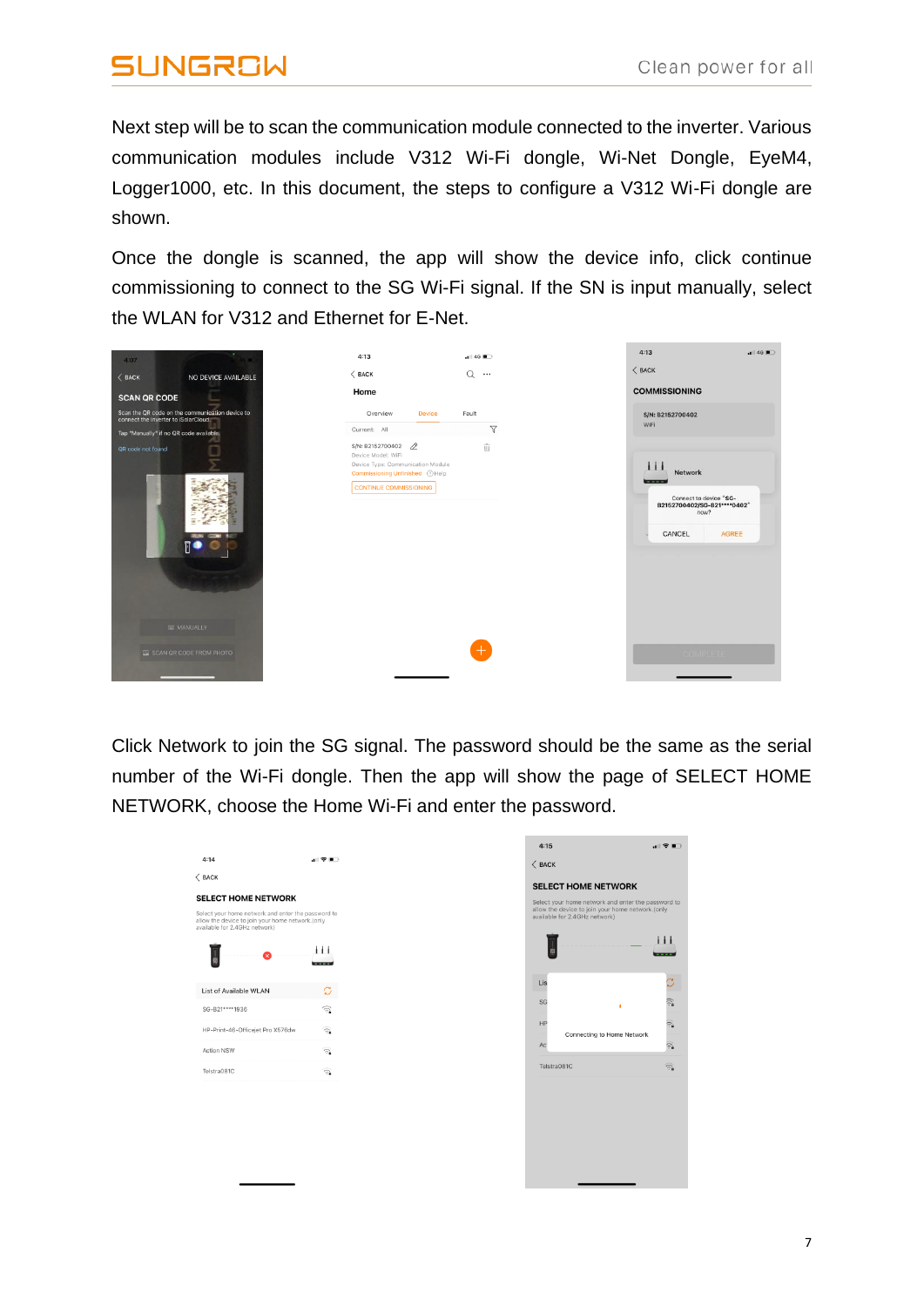

#### The successfully connected page will show up

| nil Optus 후              | 10:14 am                                                                                                 | $\mathsf{L} \oplus 78\%$ |  |                                                                                                                                                             |                                     |
|--------------------------|----------------------------------------------------------------------------------------------------------|--------------------------|--|-------------------------------------------------------------------------------------------------------------------------------------------------------------|-------------------------------------|
| $<$ BACK<br>A19****1172. | SUCCESSFULLY CONNECTED<br>The mobile device is now connected to the inverter SG-<br>$\blacktriangledown$ | $\times$ CANCEL          |  | 4:15<br>$<$ BACK<br><b>COMMISSIONING</b><br>S/N: B2152700402<br>WiFi<br>Ħ<br>Network<br>----<br>Device<br>$\Box$<br>Initialization<br>Bastillo<br><b>TT</b> | ⊣ାକ∎ା<br>$\boldsymbol{\mathcal{S}}$ |
|                          | <b>NEXT</b>                                                                                              |                          |  | <b>COMPLETE</b>                                                                                                                                             |                                     |

Here any additional inverters can be added using the same procedure.

#### **4.2 Device initialization**

Click Device initialization on the Commissioning page, click the Country/Region to Australia. Then select the power company, notes: installer needs to confirm with local DNSP to confirm the regions to choose. Finish all the settings as required and click Setting.

If device initialization can't be successfully completed, suggest following the video to run the firmware update first.

<https://youtu.be/rE-5salAtV0>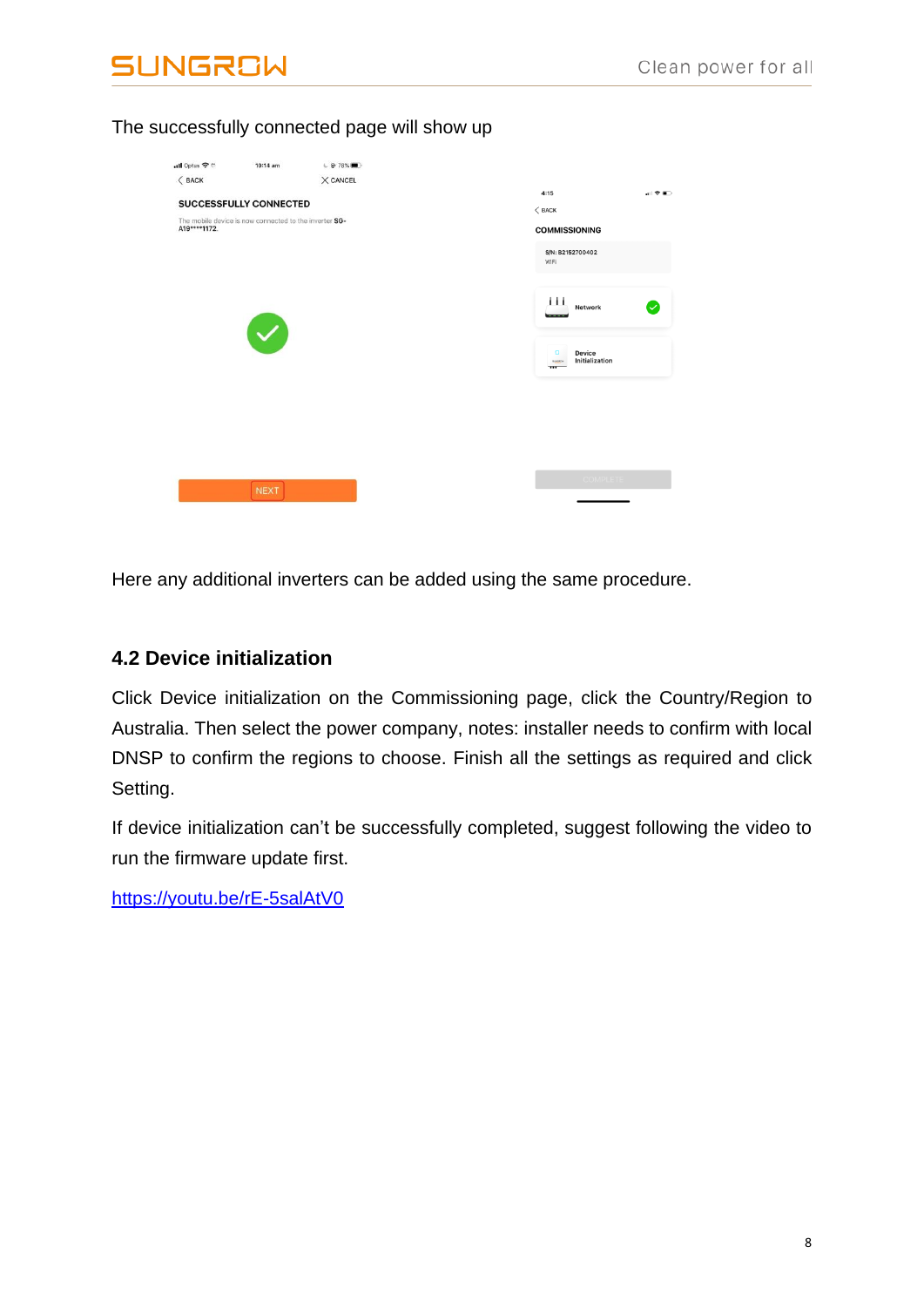# **INGROW**

| 4:17                                                                 | 제 오르다 |                                   |          | 12:00                                          | 出金粉 |
|----------------------------------------------------------------------|-------|-----------------------------------|----------|------------------------------------------------|-----|
| $\langle$ BACK                                                       |       | 4:17                              |          | $\langle$ BACK                                 |     |
|                                                                      |       | $<$ BACK                          | COMPLETE | <b>COMMISSIONING</b>                           |     |
| <b>DEVICE INITIALIZATION</b>                                         |       | <b>POWER COMPANY</b>              |          |                                                |     |
| Set inverter parameters according to the local grid<br>requirements. |       | AS/NZS 4777.2:2015                |          | $S/N$ :<br>WiFi                                |     |
| S/N: 11111111111(Not Configured)                                     |       | AS/NZS 4777.2:2020 Australia A    |          |                                                |     |
| SG7.0RT                                                              |       | AS/NZS 4777.2:2020 Australia B    |          |                                                |     |
| Country/Region<br>Australia                                          |       | AS/NZS 4777.2:2020 Australia C    |          | Ħ<br>Network<br>----                           |     |
|                                                                      |       | <b>ENERGEX &amp; Ergon Energy</b> |          |                                                |     |
| Power Company                                                        |       | Endeavour Energy                  |          |                                                |     |
| Feed-in Limitation                                                   |       | Ausgrid                           |          | o<br><b>Device</b><br>Initialization<br>BUNDAD |     |
| Feed-in Limitation Value                                             |       | Jemena                            |          | m                                              |     |
| 7.00 kW                                                              |       | CitiPower & Powercor              |          |                                                |     |
| Feed-in Limitation Ratio<br>100.0%                                   |       | <b>United Energy</b>              |          |                                                |     |
| Rated Power of Original Power Generation                             |       | PowerWater                        |          |                                                |     |
| Systems<br>0.00 kW                                                   |       | <b>SA Power Networks</b>          |          |                                                |     |
| Device Address                                                       |       | Horizon Power                     |          |                                                |     |
| <b>SETTINGS</b>                                                      |       | westernpower                      |          | <b>COMPLETE</b>                                |     |
|                                                                      |       | <b>AusNet Services</b>            |          |                                                |     |

### **4.3 WLAN Configuration**

Once the device is offline or the plant still in the resume commissioning, follow these steps to reconnect the device to iSolarCloud.

- 1) Insert Wi-Fi dongle to the inverter and wait until the first LED light which is labelled as "RUN" turns on.
- 2) In mobile Wi-Fi settings, search for the Wi-Fi "SG-XXXXXXXX" and connect. If a password is required, use the serial number of the dongle as the password.
- 3) Choose either Method 1 or Method 2 below to complete Wi-Fi configuration
- 4) After connecting successfully, all three LED lights on the Wi-Fi dongle should be on.



| $<$ BACK                                                                                                                                |  |
|-----------------------------------------------------------------------------------------------------------------------------------------|--|
| <b>SELECT HOME NETWORK</b>                                                                                                              |  |
| Select your home network and enter the password to<br>allow the device to join your home network.(only<br>available for 2.4GHz network) |  |
| List of Available WLAN                                                                                                                  |  |
| Telstra081C                                                                                                                             |  |
| <b>JOY</b>                                                                                                                              |  |
|                                                                                                                                         |  |
| DIRECT-jNM288x Series                                                                                                                   |  |
|                                                                                                                                         |  |
|                                                                                                                                         |  |
|                                                                                                                                         |  |
|                                                                                                                                         |  |
|                                                                                                                                         |  |
|                                                                                                                                         |  |
|                                                                                                                                         |  |
|                                                                                                                                         |  |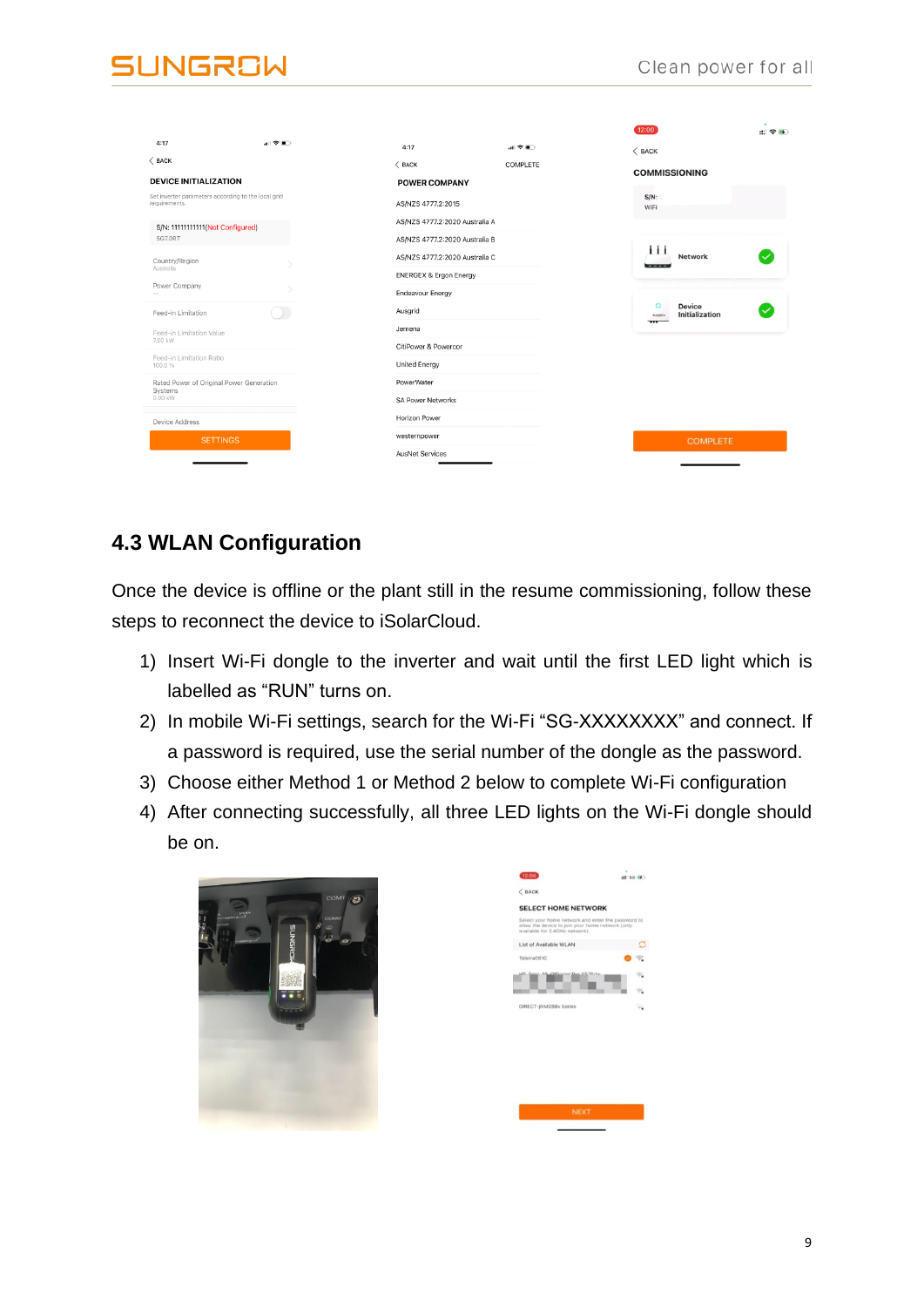**Method 1:** Open iSolarCloud -> click " <a> select "WLAN Configuration"-> Scan the QR code on the Wi-Fi dongle -> select the Wi-Fi network and put in the password.



**Method 2:** Open iSolarCloud -> Local Access -> WLAN ->Login inverter with the account "user" and password "pw1111" -> WLAN Configuration ->select the Wi-Fi network and put in the password.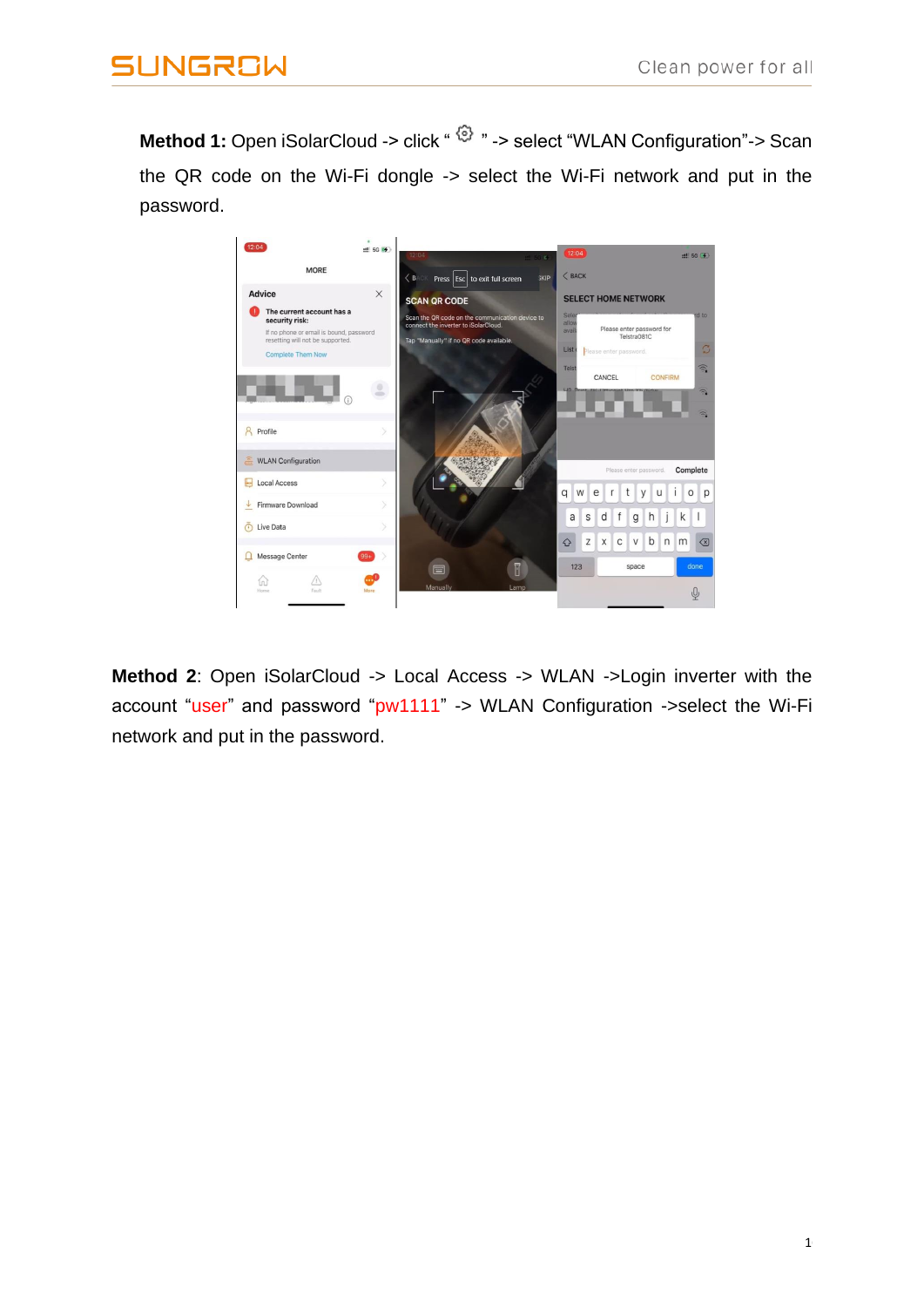

### **4.4 Local Access**

Pls check iSolarCloud local access methods file on Sungrow service website. Detail website check as **[here](https://drive.google.com/file/d/1LNiDrw2NnPRCsN4SUWMqmzj5fKzN2FTc/view)** 

### **5. Common Issue**

#### **5.1 Cannot Connect to SG Signal**

It could happen sometimes that the mobile cannot join the SG signal of the dongle when doing Wi-Fi configuration.